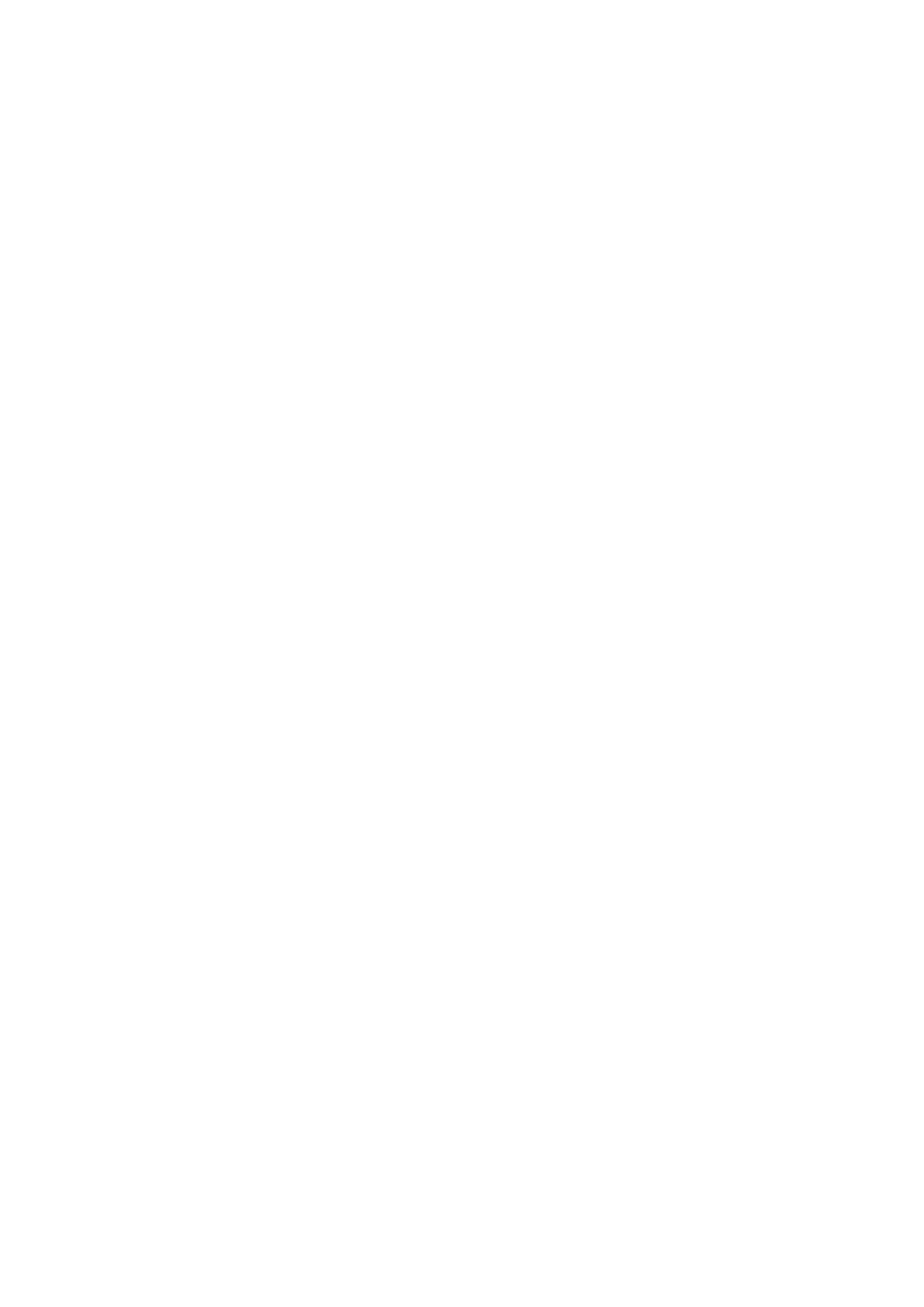# **TABLE OF CONTENTS 12 NOVEMBER 2020**

**Business Page No.**

| 1. |                  | <b>Meeting Conduct</b>                                     | 5  |
|----|------------------|------------------------------------------------------------|----|
|    | 1.1              | <b>Karakia</b>                                             | 5  |
|    |                  | 1.2 Apologies                                              | 5  |
|    |                  | 1.3 Conflict of Interest Declarations                      | 5  |
|    |                  | <b>1.4 Confirmation of Minutes</b>                         | 5  |
|    |                  | 1.5 Items not on the Agenda                                | 5  |
|    |                  | <b>1.6 Public Participation</b>                            | 6  |
| 2. | <b>Petitions</b> |                                                            | 7  |
|    |                  | 2.1 E-petition: Half-sized option for Council rubbish bags | 7  |
| 3. |                  | <b>General Business</b>                                    | 8  |
|    | 3.1              | <b>Solid Waste Bylaw Adoption</b>                          | 8  |
|    |                  | 3.2 E-scooter Licensing                                    | 18 |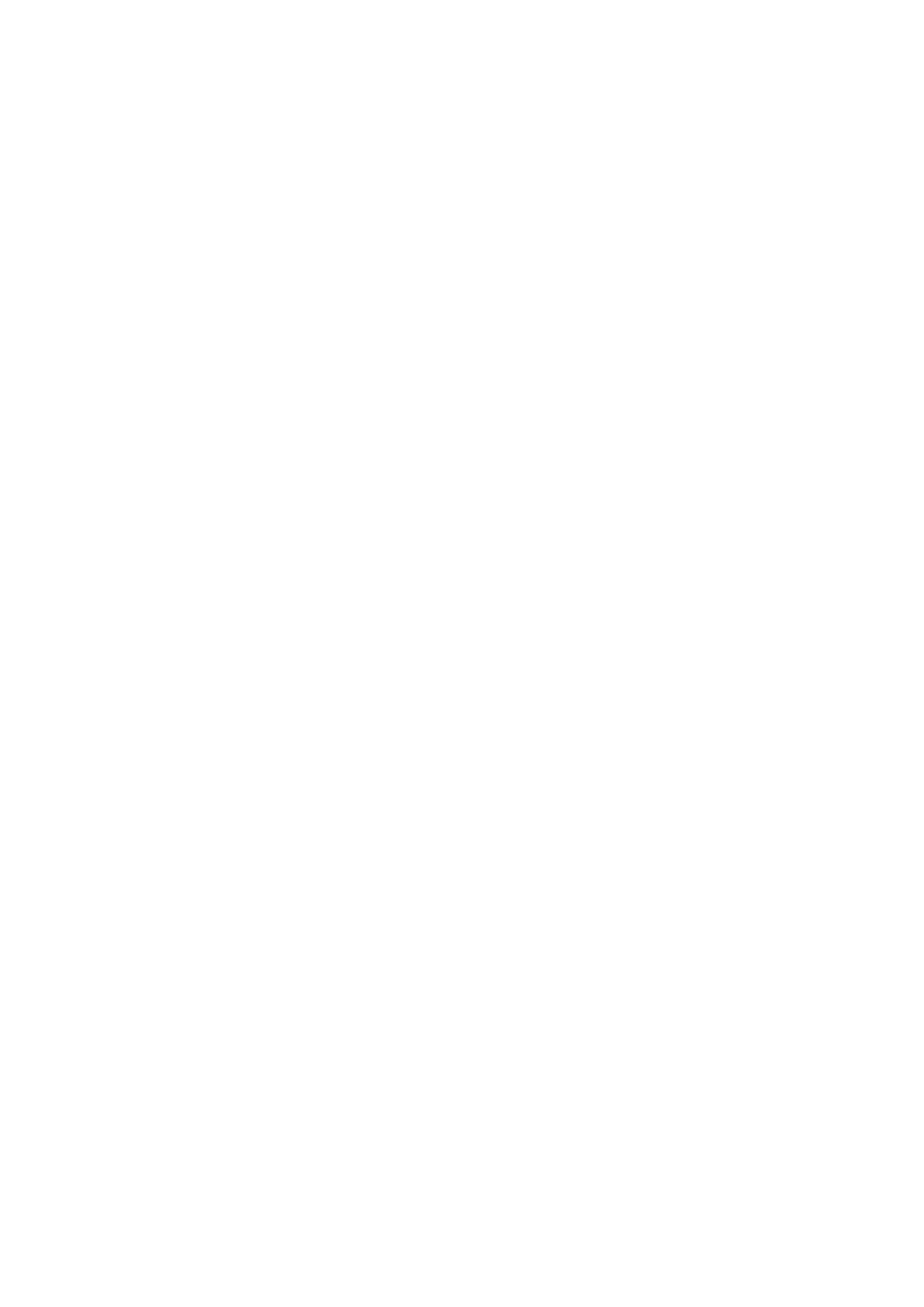# <span id="page-4-0"></span>**1. Meeting Conduct**

### **1.1 Karakia**

The Chairperson declared the meeting open at 9:31 am and invited members to stand and read the following karakia to open the meeting.

**Whakataka te hau ki te uru, Whakataka te hau ki te tonga. Kia mākinakina ki uta, Kia mātaratara ki tai. E hī ake ana te atākura. He tio, he huka, he hauhū. Tihei Mauri Ora!**

Cease oh winds of the west and of the south Let the bracing breezes flow, over the land and the sea. Let the red-tipped dawn come with a sharpened edge, a touch of frost, a promise of a glorious day

### <span id="page-4-1"></span>**1.2 Apologies**

### **Moved Councillor Day, seconded Deputy Mayor Free, the following motion**

### **Resolved**

That the Strategy and Policy Committee:

1. Accept the apologies received from Councillor Paul for absence, and from Councillor Pannett and Councillor Fitzsimons for early departure.

**Carried**

# <span id="page-4-2"></span>**1.3 Conflict of Interest Declarations**

No conflicts of interest were declared.

### <span id="page-4-3"></span>**1.4 Confirmation of Minutes**

### **Moved Councillor Day, seconded Councillor Matthews, the following motion**

### **Resolved**

That the Strategy and Policy Committee:

1. Approve the minutes of the Strategy and Policy Committee meetings held on 29 October 2020 and 4 November 2020, having been circulated, that they be taken as read and confirmed as an accurate record of that meeting.

**Carried**

# <span id="page-4-4"></span>**1.5 Items not on the Agenda**

There were no items not on the agenda.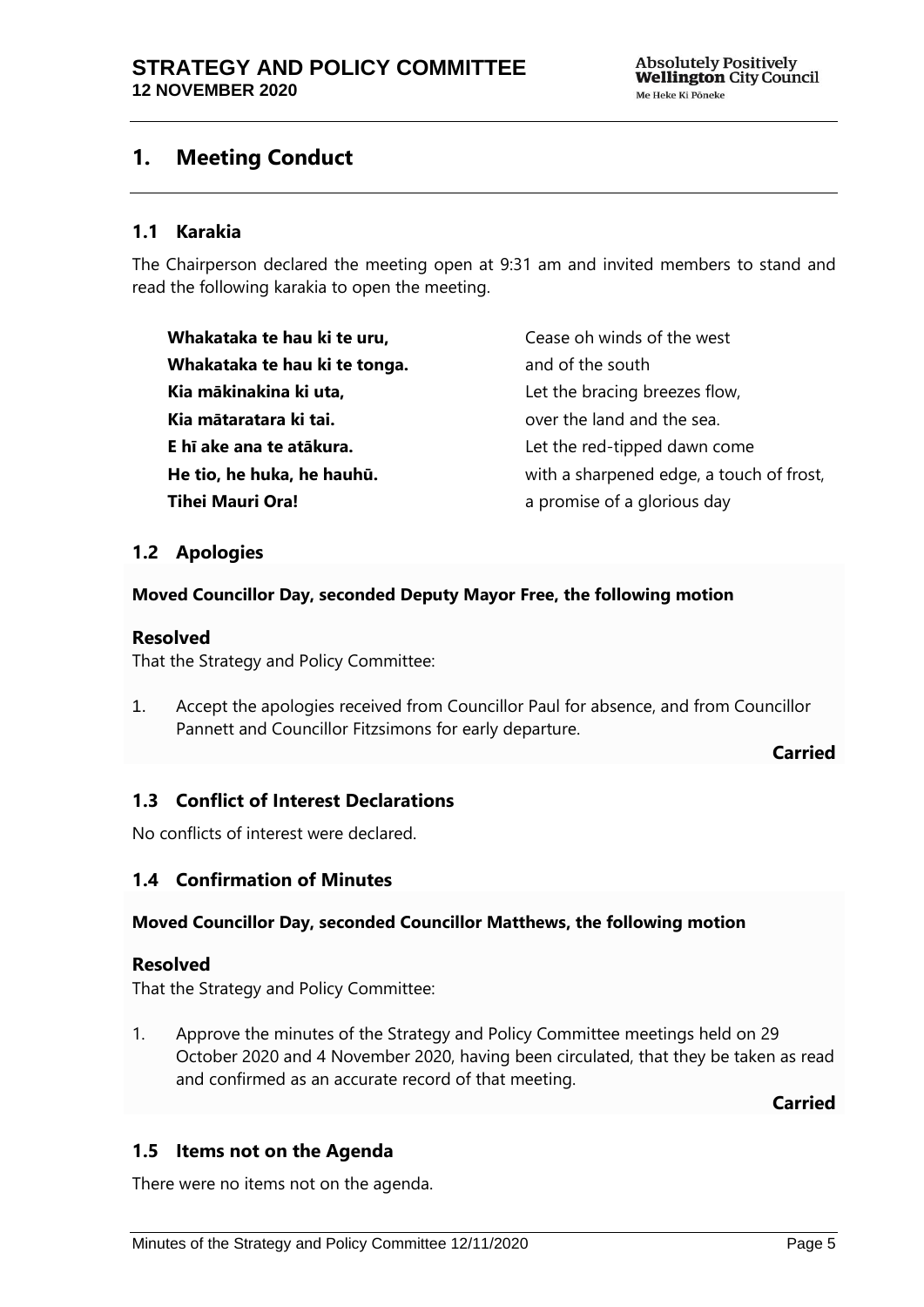# <span id="page-5-0"></span>**1.6 Public Participation**

### **1.6.1Kio Bay residents**

Representing Kio Bay residents, Arthur Klap, Tania Devereux and Chris Calvi-Freeman spoke about the residents' concerns regarding safety of proposed Tahitai cycle path alignment.

### **Tabled documents**

### **Attachments**

- 1 Kio Bay residents
- 2 Petitioner Darcy Mellsop

(Councillor O'Neill joined the meeting at 9:38 am) (Mayor Foster joined the meeting at 9:45 am) (Mayor Foster left the meeting at 9:51 am) (Mayor Foster returned to the meeting at 9:53 am) (Mayor Foster left the meeting at 10:00 am)

The meeting adjourned at 10:00 am and reconvened at 10:03 am with the following members present: Councillor Calvert, Councillor Condie, Councillor Day, Councillor Fitzsimons, Councillor Foon, Deputy Mayor Free, Councillor Matthews, Councillor O'Neill, Councillor Pannett, Councillor Sparrow, Councillor Woolf, Councillor Young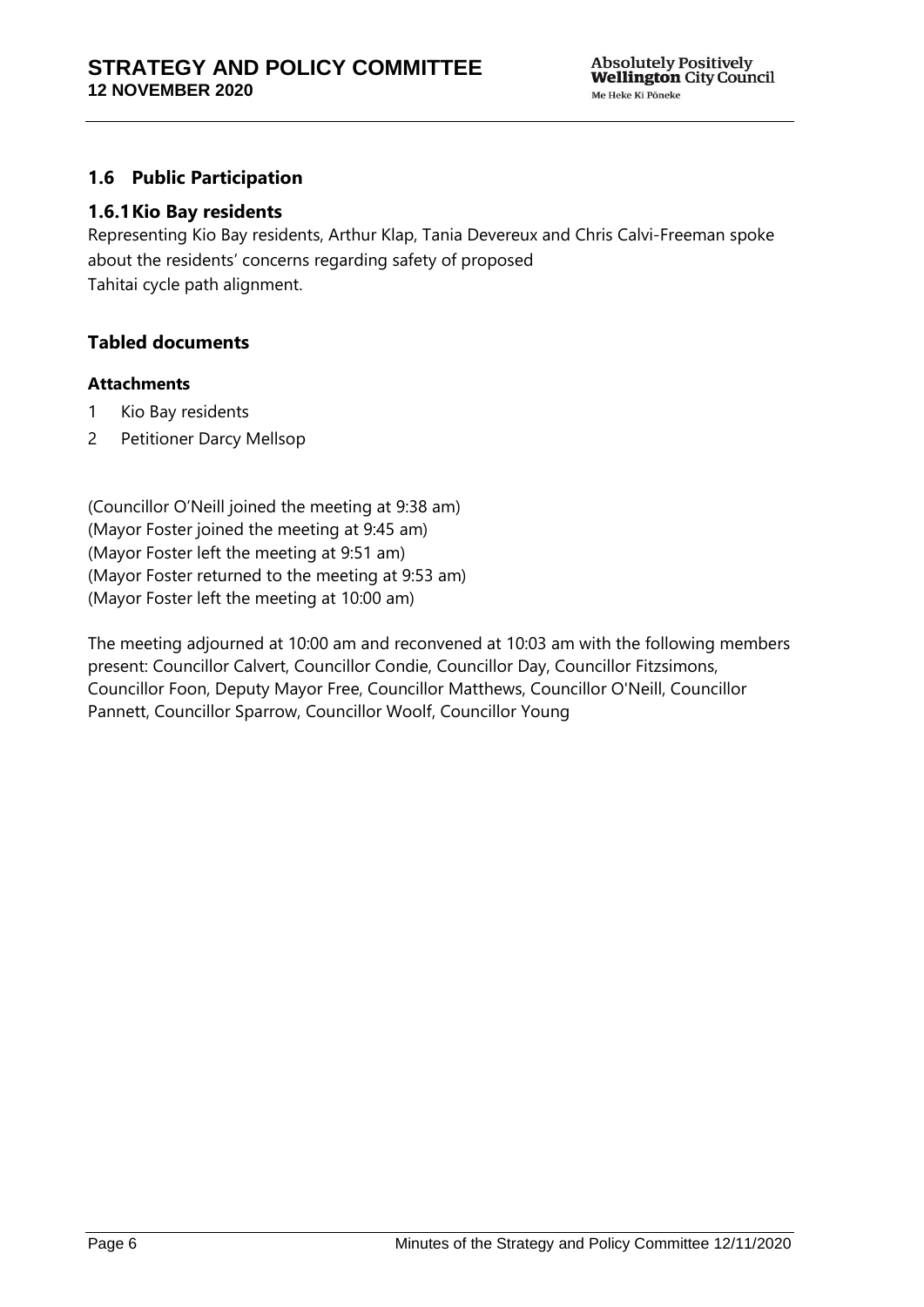# <span id="page-6-0"></span>**2. Petitions**

(Councillor O'Neill left the meeting at 10:06 am) (Councillor Matthews left the meeting at 10:06 am) (Councillor Matthews returned to the meeting 10:09 am)

# <span id="page-6-1"></span>**2.1 E-petition: Half-sized option for Council rubbish bags**

### **Moved Councillor Foon, seconded Deputy Mayor Free, the following motion**

### **Resolved**

That the Strategy and Policy Committee:

- 1. Receive the information and thank the petitioner.
- 2. Request officers to investigate the feasibility of half-sized rubbish bags and report back to the Strategy and Policy Committee by February 2021.

### **Carried**

**Secretarial note:** The petitioner, Darcy Mellsop, spoke to his petition.

**Secretarial note:** Councillor Foon moved the original motion with amendments (supported by officers) as marked in red.

**Secretarial note:** The motion moved by Councillor Foon and seconded by Deputy Mayor Free was taken part by part, the divisions for which are as follows:

Clause 1:

**For:** Councillor Calvert Councillor Condie Councillor Day Councillor Fitzsimons Councillor Foon Deputy Mayor Free Councillor Matthews Councillor Pannett Councillor Sparrow Councillor Woolf Councillor Young

**Against:** None

**Absent:** Mayor Foster Councillor O'Neill Councillor Paul Councillor Rush

Majority Vote: 11:0

**Carried**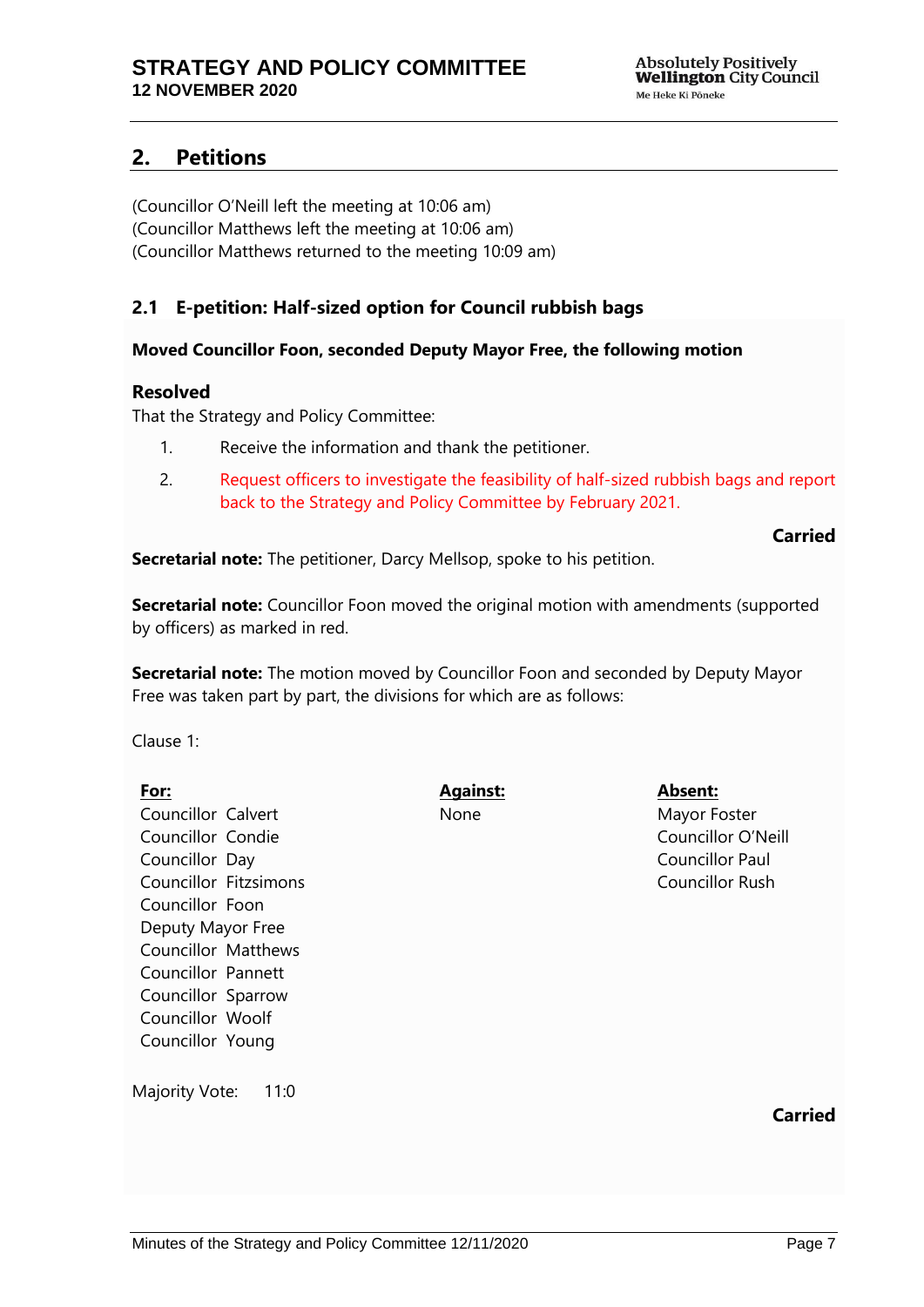Clause 2:

| <u>For:</u>                | <b>Against:</b>    | Absent:            |
|----------------------------|--------------------|--------------------|
| Councillor Condie          | Councillor Calvert | Mayor Foster       |
| Councillor Day             | Councillor Woolf   | Councillor O'Neill |
| Councillor Fitzsimons      | Councillor Young   | Councillor Paul    |
| Councillor Foon            |                    | Councillor Rush    |
| Deputy Mayor Free          |                    |                    |
| <b>Councillor Matthews</b> |                    |                    |
| Councillor Pannett         |                    |                    |
| Councillor Sparrow         |                    |                    |
|                            |                    |                    |
| Majority Vote:<br>8:3      |                    |                    |

**Carried**

# <span id="page-7-0"></span>**3. General Business**

The meeting adjourned at 10:14 am and reconvened at 10:32 with the following members present: Councillor Calvert, Councillor Condie, Councillor Day, Councillor Fitzsimons, Councillor Foon, Councillor Matthews, Councillor O'Neill, Councillor Pannett, Councillor Rush, Councillor Sparrow, Councillor Woolf, Councillor Young

# <span id="page-7-1"></span>**3.1 Solid Waste Bylaw Adoption**

### **Moved Councillor Foon, seconded Councillor Condie, the following motion**

### **Recommendation/s**

That the Strategy and Policy Committee:

- 1. Receive the information.
- 2. Recommend to Council that it adopt the proposed Bylaw (as Attached) including the changes that have arisen following consultation, including amendments related to the following:
	- i. Multi-unit dwelling waste management and minimisation planning provisions and standards
	- ii. Event waste minimisation-related requirements and planning standards
	- iii. Construction and demolition waste management and minimisation requirements and planning standards
	- iv. Waste operator licensing-related provisions, and
	- v. Bylaw control provisions.
- 3. Note that the submission from Earthlink requesting the Council to exempt charity and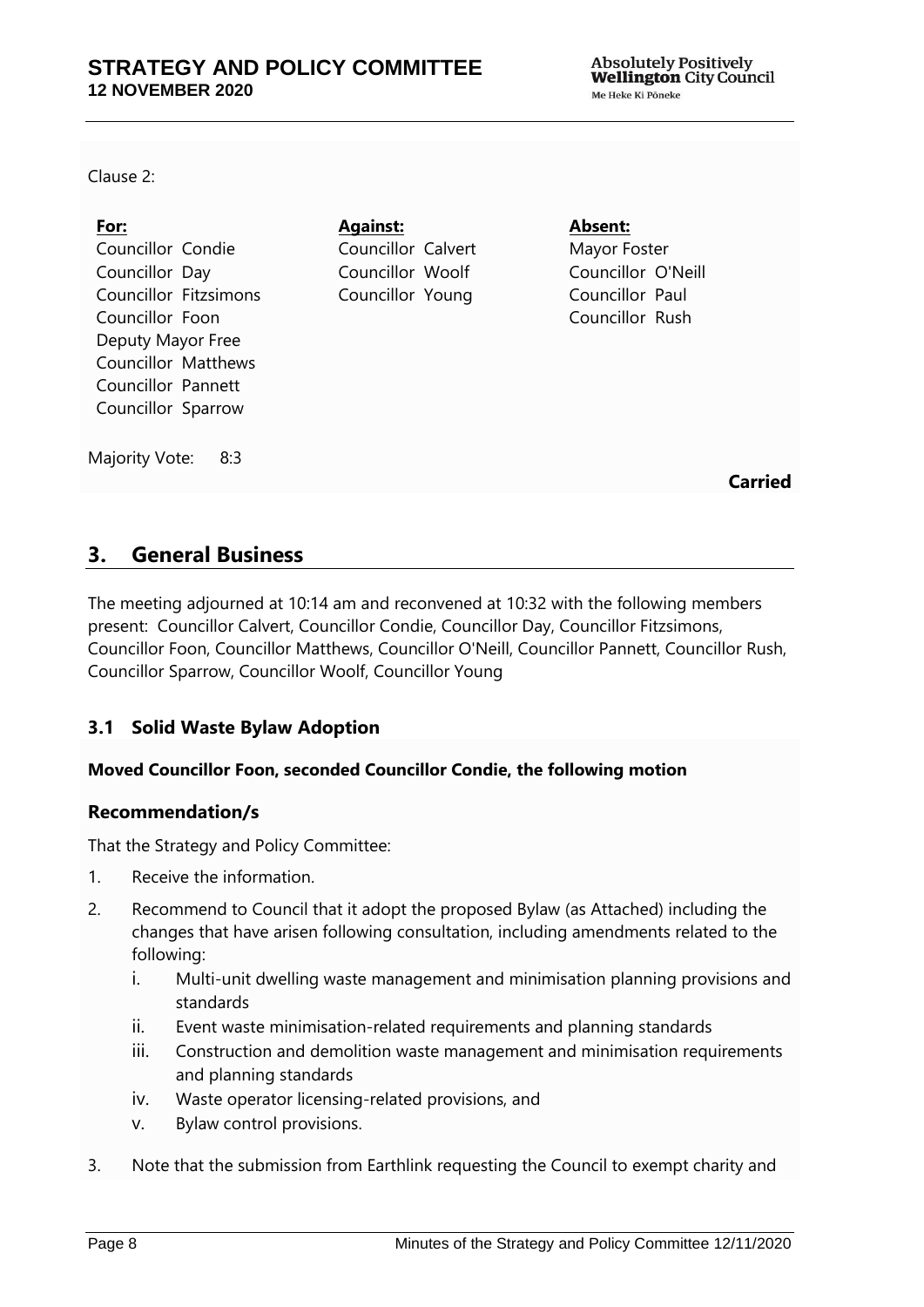not-for-profit groups from the future application of waste operator and facility licensing.

- 4. Note that the current liability to Council for carbon at Southern Landfill under the Emissions Trading Scheme sits at around \$1.5 – \$2 million per annum, and is expected to significantly increase, and that emissions from the Councils Southern landfill represent 82 % of Council emissions and 4% of Wellington City's emissions profile. This bylaw, through the promotion of waste minimisation, will help mitigate the financial impacts of this lability for the Council and residents of Wellington City.
- 5. Note that as a part of the development of the Waste Operator Licensing system the following will be considered:
	- i. the potential establishment of waste operator licensing standards requiring mandatory recycling with any commercial waste service provided to a household, including multi-unit dwellings, and
	- ii. The introduction of waste receptacle/wheelie bin size restrictions.
- 6. Note that officers will undertake an operational review of waste servicing on private roads within Wellington City in 2021/2022.
- 7. Note that a multi-unit dwelling service-level review is required for consideration as part of the Council's Long-term Plan deliberations in June 2021.
- 8. Note that as part of the review of the Bylaw controls in 2022, the following will be considered:
	- i. The outcomes of the multi-unit dwelling service level review.
	- ii. The potential establishment of mandatory waste separation rules applicable to households and businesses using waste and recycling and, if applicable, organics kerbside collection services.
	- iii. The effectiveness and potential review of the \$2 million trigger relevant to the new construction and demolition waste planning standards.
- 9. Note that officers will work collaboratively with other territorial authorities in the Wellington region, with the goal of developing:
	- i. Transparent best practice guidance for the purpose of providing clarity as to what 'adequate storage' means in context to multi-unit developments of varying size
	- ii. A regional event waste minimisation plan template as support for event managers
	- iii. Additional regional-level event waste guidance to support and inform the use of reusable materials at events
	- iv. A post-event waste analysis report template as support for event managers
- 10. Note the inclusion of mandatory requirements for the separation of all electronic waste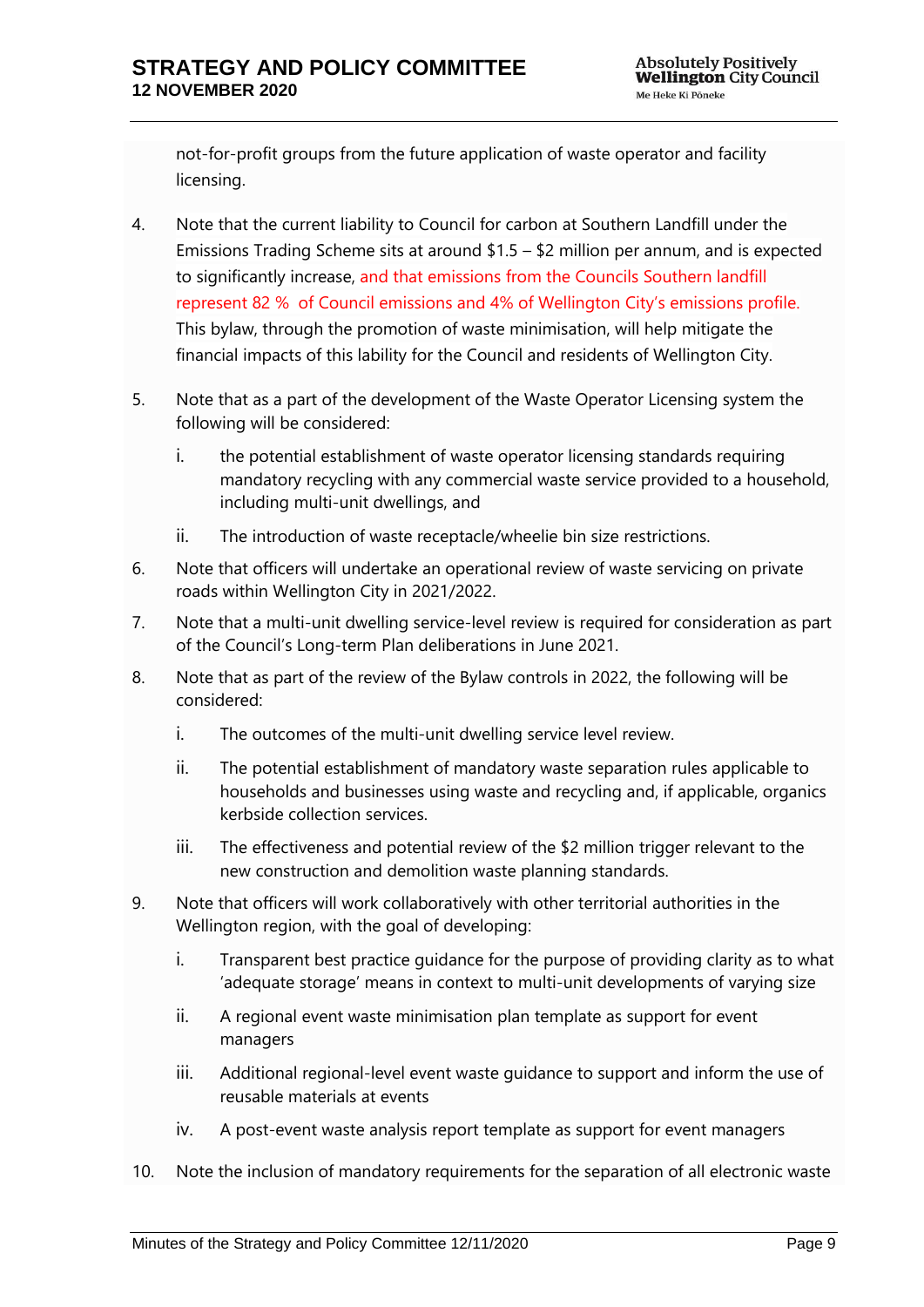as a condition of use for domestic waste service users at the Southern Landfill, and the potential costs for respective waste service users.

- 11. Note that when considering the officer recommendation to establish new mandatory requirements requiring the separation of all electronic waste as a condition of use for domestic waste service users at the Southern Landfill, the potential costs for respective waste service users are acknowledged.
- 12. Note the resourcing implication estimates in Attachment 1 (see Attachment 3).
- 13. Agree to delegate to the Chief Executive and Waste Minimisation Free Wellington Portfolio Leader the authority to amend the new Solid Waste Management and Minimisation Bylaw to include any amendments agreed by the Committee at this meeting, and any associated minor consequential edits, prior to the bylaw being presented to the Council.
- 14. Note that a related review of Bylaw enforcement has the potential to help reduce littering within Wellington City, and reduce the costs associated with the management of littering and illegal waste dumping for the Council.
- 15. Note that officers will add into the LTP a set of recommendations in response to the WCC Waste Survey that have accompanied the By Law.

**Secretarial note:** Councillor Foon moved the original motion with amendments (supported by officers) as marked in red.

The meeting adjourned at 10:39 am and reconvened at 10:42 am with the following members present: Councillor Calvert, Councillor Condie, Councillor Day, Councillor Fitzsimons, Councillor Foon, Councillor Matthews, Councillor O'Neill, Councillor Pannett, Councillor Rush, Councillor Sparrow, Councillor Woolf, Councillor Young

### **Moved Councillor Pannett, seconded Councillor Matthews, the following amendment**

# **Resolved**

That the Strategy and Policy Committee:

- 3A. Note that the submission from Earthlink requesting the Council to exempt charity and not-for-profit groups from the future application of waste operator and facility licensing and that council officers will work with such groups to try and minimise the regulatory burden as much as possible.
- 7A. Agree that a multi-unit dwelling service-level review is required for consideration as part of the Council's Long-term Plan deliberations in June 2021 but all existing council waste and recycling services for multi-unit buildings remain in place and that equity of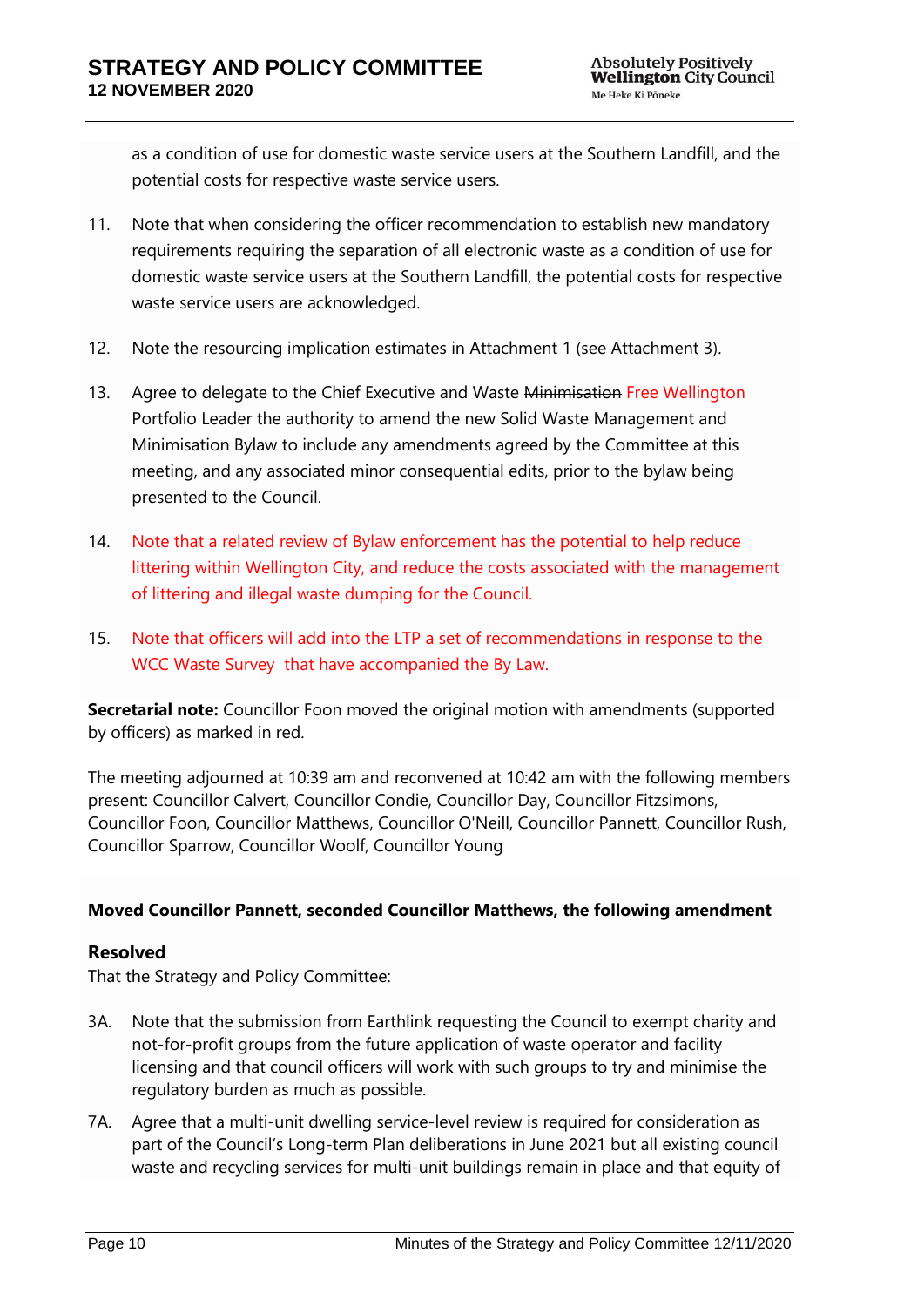level of service with non multi-unit dwellings will be a key consideration.

- 8A. Agree that as a part of the development of the Waste Operator Licensing system the following will be considered and are supported in principle:
	- i the potential establishment of waste operator licensing standards requiring mandatory recycling with any commercial waste service provided to a household, including multi-unit dwellings. Note that composting will be considered as a future area of development as the necessary infrastructure is developed and
	- ii the introduction of waste receptacle/wheelie bin size restrictions.
- 16. Include wording where appropriate to show a commitment to the circular economy before approval at Council and to also insert where appropriate language from the waste hierarchy to include the need to reduce and reuse resources rather than just recycling and managing waste.
- 17. Direct officers to, as part of the review, report back to council on the introduction of mandatory recycling to household Wellington City Council waste service users (Council kerbside waste receptacles) that have access to a Council provided recycling service. These would align with the kerbside waste disposal restrictions with the restrictions applicable to domestic waste service users at the Southern Landfill. This would translate into restrictions related to the disposal of the following matters into WCC waste containers:
	- Glass bottles and jars
	- Cardboard
	- Recyclable paper
	- Aluminium cans
	- Steel cans, and
	- plastics types/# 1 (excluding plastic meat trays), 2 and 5.

# **Carried**

**Secretarial note:** The amendment moved by Councillor Pannett and seconded by Councillor Matthews was taken part by part, the divisions for which are as follows:

Clauses 3A, 8A, 16 and 17: **For:** Councillor Condie Councillor Day Councillor Fitzsimons Councillor Foon Councillor Matthews Councillor O'Neill Councillor Pannett Councillor Rush Councillor Sparrow

# **Against:**

Councillor Calvert Councillor Woolf Councillor Young

# **Absent:**

Mayor Foster Deputy Mayor Free Councillor Paul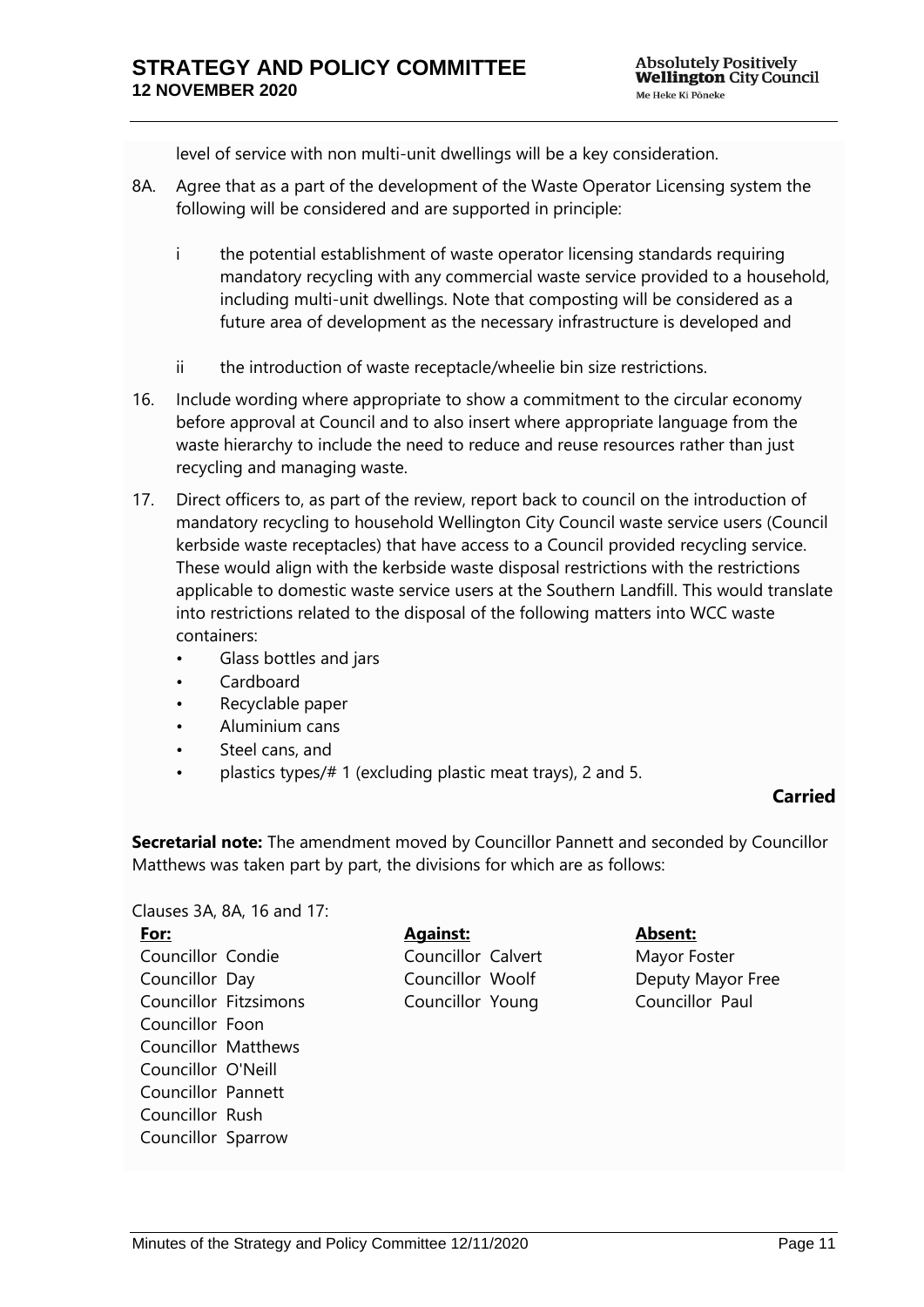Majority Vote: 9:3

### **Carried**

| Clause 7A:                   |                    |                   |
|------------------------------|--------------------|-------------------|
| For:                         | <b>Against:</b>    | Absent:           |
| Councillor Day               | Councillor Calvert | Mayor Foster      |
| <b>Councillor Fitzsimons</b> | Councillor Condie  | Deputy Mayor Free |
| Councillor Foon              | Councillor Sparrow | Councillor Paul   |
| <b>Councillor Matthews</b>   | Councillor Woolf   |                   |
| Councillor O'Neill           | Councillor Young   |                   |
| Councillor Pannett           |                    |                   |
| Councillor Rush              |                    |                   |

Majority Vote: 7:5

### **Carried**

### **Moved Councillor Foon, seconded Councillor Condie, the following substantive motion**

### **Resolved**

That the Strategy and Policy Committee:

- 1. Receive the information.
- 2. Recommend to Council that it adopt the proposed Bylaw (as Attached) including the changes that have arisen following consultation, including amendments related to the following:
	- i. Multi-unit dwelling waste management and minimisation planning provisions and standards
	- ii. Event waste minimisation-related requirements and planning standards
	- iii. Construction and demolition waste management and minimisation requirements and planning standards
	- iv. Waste operator licensing-related provisions, and
	- v. Bylaw control provisions.
- 3. Note the submission from Earthlink requesting the Council to exempt charity and notfor-profit groups from the future application of waste operator and facility licensing and that council officers will work with such groups to try and minimise the regulatory burden as much as possible.
- 4. Note that the current liability to Council for carbon at Southern Landfill under the Emissions Trading Scheme sits at around \$1.5 – \$2 million per annum, and is expected to significantly increase, and that emissions from the Councils Southern landfill represent 82 % of Council emissions and 4% of Wellington City's emissions profile. This bylaw, through the promotion of waste minimisation, will help mitigate the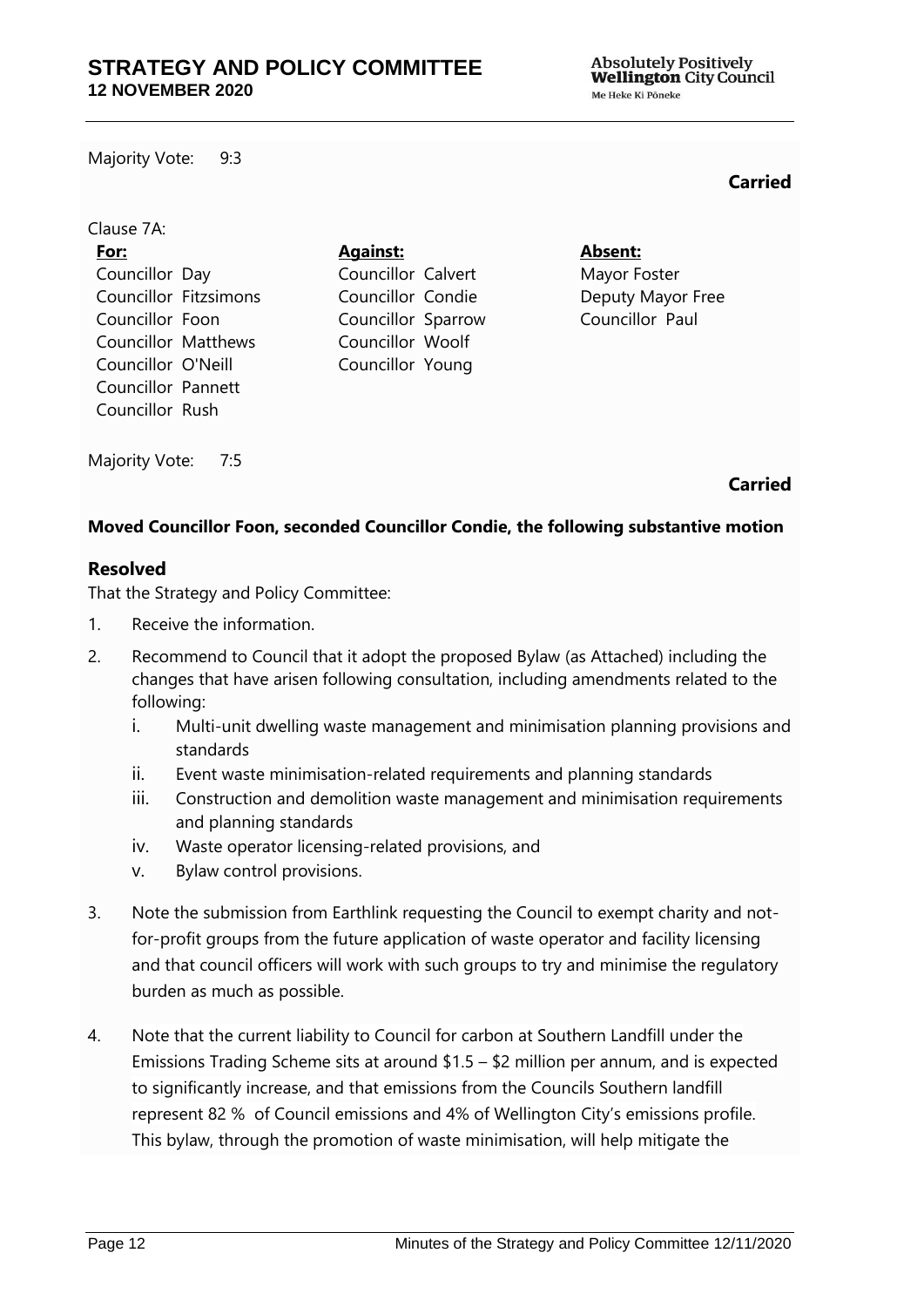financial impacts of this lability for the Council and residents of Wellington City.

- 5. Note that as a part of the development of the Waste Operator Licensing system the following will be considered:
	- i. the potential establishment of waste operator licensing standards requiring mandatory recycling with any commercial waste service provided to a household, including multi-unit dwellings, and
	- ii. The introduction of waste receptacle/wheelie bin size restrictions.
- 6. Note that officers will undertake an operational review of waste servicing on private roads within Wellington City in 2021/2022.
- 7. Agree that a multi-unit dwelling service-level review is required for consideration as part of the Council's Long-term Plan deliberations in June 2021 but all existing council waste and recycling services for multi-unit buildings remain in place and that equity of level of service with non multi-unit dwellings will be a key consideration.
- 8. Agree that as a part of the development of the Waste Operator Licensing system the following will be considered and are supported in principle:
	- i the potential establishment of waste operator licensing standards requiring mandatory recycling with any commercial waste service provided to a household, including multi-unit dwellings. Note that composting will be considered as a future area of development as the necessary infrastructure is developed and
	- ii the introduction of waste receptacle/wheelie bin size restrictions.
- 9. Note that officers will work collaboratively with other territorial authorities in the Wellington region, with the goal of developing:
	- i. Transparent best practice guidance for the purpose of providing clarity as to what 'adequate storage' means in context to multi-unit developments of varying size
	- ii. A regional event waste minimisation plan template as support for event managers
	- iii. Additional regional-level event waste guidance to support and inform the use of reusable materials at events
	- iv. A post-event waste analysis report template as support for event managers
- 10. Note the inclusion of mandatory requirements for the separation of all electronic waste as a condition of use for domestic waste service users at the Southern Landfill, and the potential costs for respective waste service users.
- 11. Note that when considering the officer recommendation to establish new mandatory requirements requiring the separation of all electronic waste as a condition of use for domestic waste service users at the Southern Landfill, the potential costs for respective waste service users are acknowledged.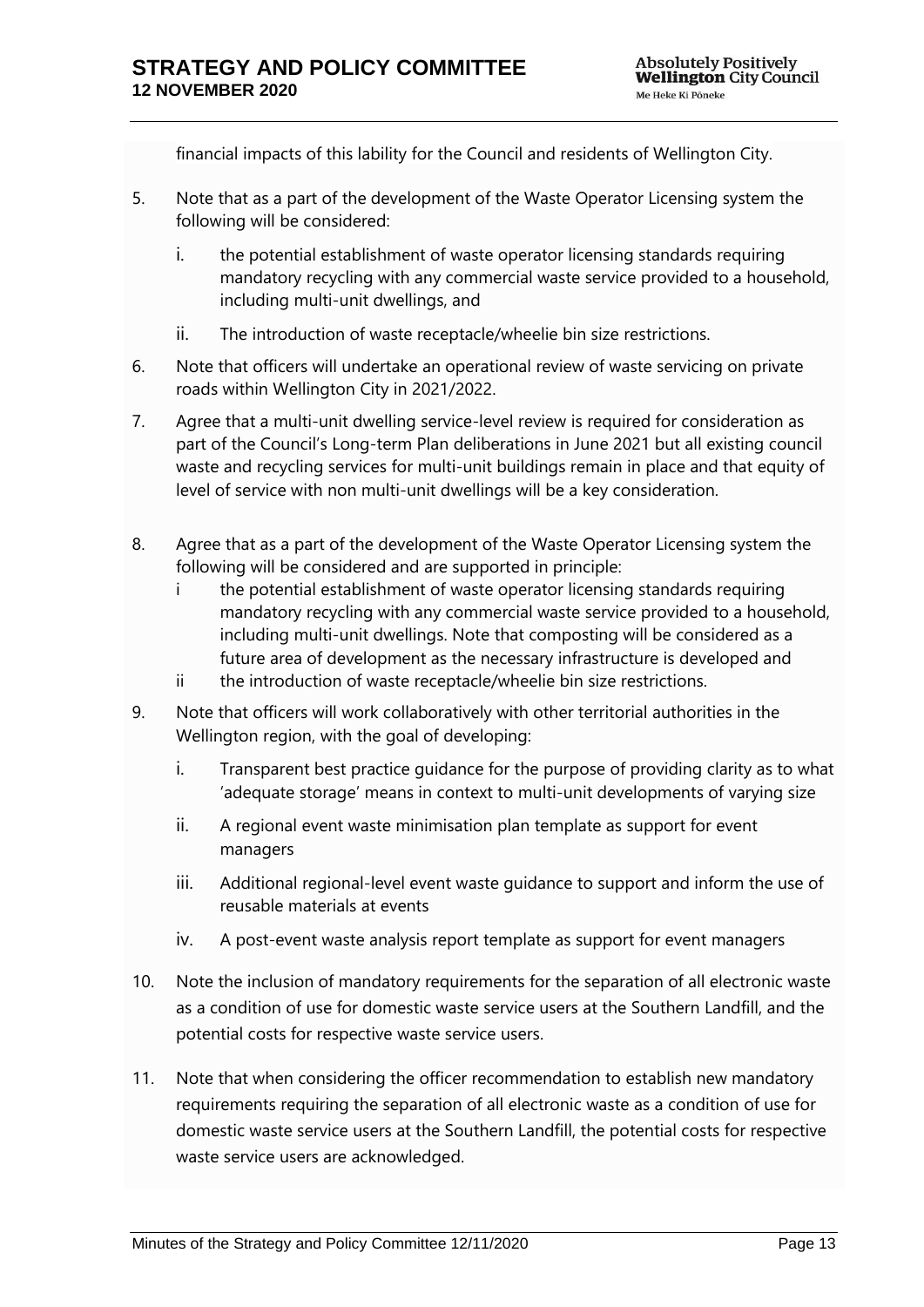- 12. Note the resourcing implication estimates in Attachment 1 (see Attachment 3).
- 13. Agree to delegate to the Chief Executive and Waste Free Wellington Portfolio Leader the authority to amend the new Solid Waste Management and Minimisation Bylaw to include any amendments agreed by the Committee at this meeting, and any associated minor consequential edits, prior to the bylaw being presented to the Council.
- 14. Note that a related review of Bylaw enforcement has the potential to help reduce littering within Wellington City, and reduce the costs associated with the management of littering and illegal waste dumping for the Council.
- 15. Note that officers will add into the LTP a set of recommendations in response to the WCC Waste Survey that have accompanied the By Law.
- 16. Include wording where appropriate to show a commitment to the circular economy before approval at Council and to also insert where appropriate language from the waste hierarchy to include the need to reduce and reuse resources rather than just recycling and managing waste.
- 17. Direct officers to as part of the review, report back to council on the introduction of mandatory recycling to household Wellington City Council waste service users (Council kerbside waste receptacles) that have access to a Council provided recycling service. These would align with the kerbside waste disposal restrictions with the restrictions applicable to domestic waste service users at the Southern Landfill. This would translate into restrictions related to the disposal of the following matters into WCC waste containers:
	- Glass bottles and jars
	- Cardboard
	- Recyclable paper
	- Aluminium cans
	- Steel cans, and
	- plastics types/# 1 (excluding plastic meat trays), 2 and 5

# **Carried**

# **Attachments 1, 2, 3**

Reference to be made to item 3.1 of the Strategy and Policy Committee meeting agenda of 12 November 2020: Solid Waste Bylaw Adoption

**Secretarial note:** The substantive motion moved by Councillor Foon and seconded by Councillor Condie was taken part by part, the divisions for which are as follows: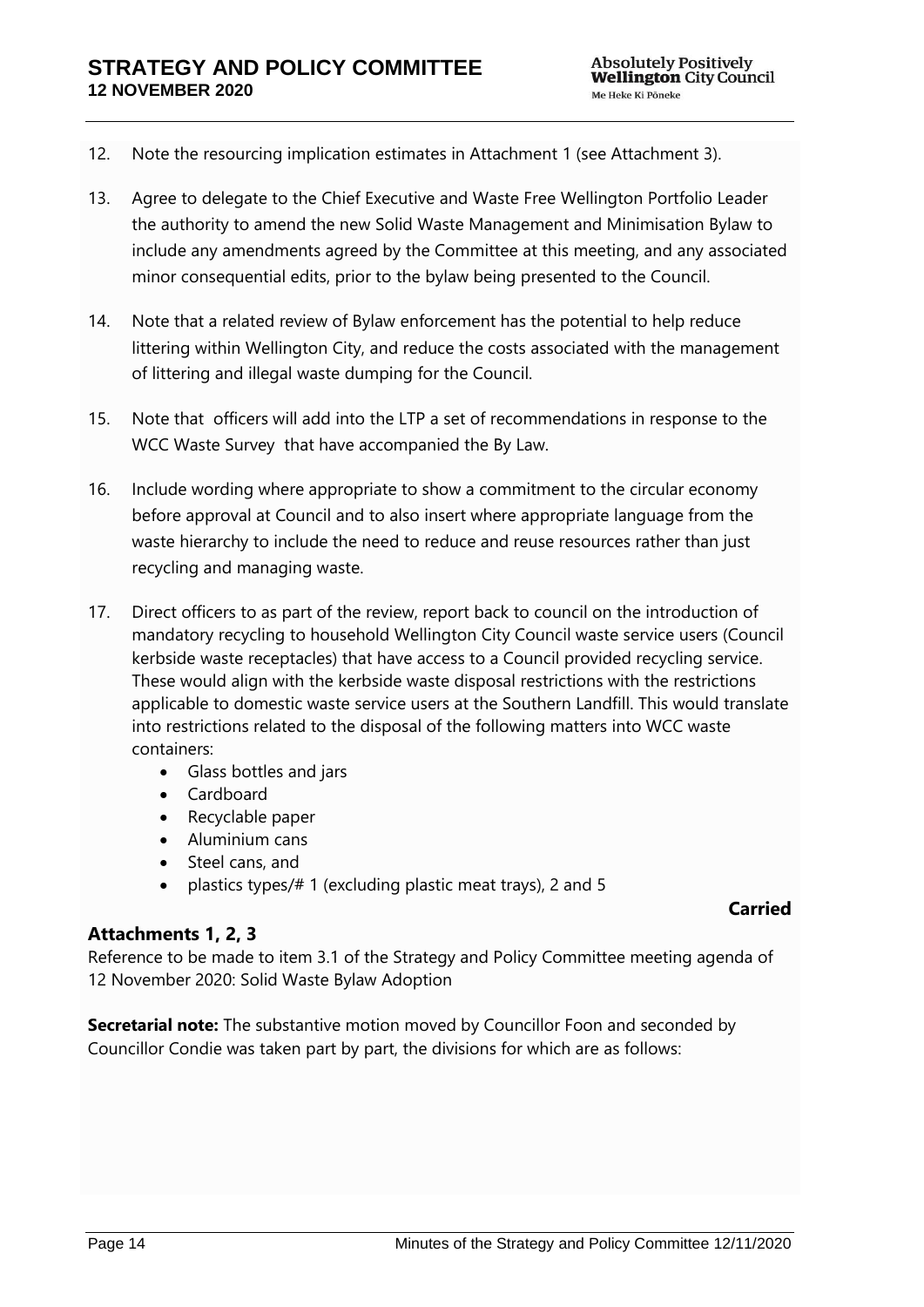Clauses 1 and 2:

### **For:**

Councillor Calvert Councillor Condie Councillor Day Councillor Fitzsimons Councillor Foon Councillor Matthews Councillor O'Neill Councillor Pannett Councillor Rush Councillor Sparrow Councillor Woolf Councillor Young

Majority Vote: 15:0

### Clauses 3 and 4: **For:** Councillor Condie Councillor Day Councillor Fitzsimons Councillor Foon Councillor Matthews Councillor O'Neill Councillor Pannett Councillor Rush

Majority Vote: 9:3

Councillor Sparrow

### Clauses 5 and 6:

### **For:**

Councillor Calvert Councillor Condie Councillor Day Councillor Fitzsimons Councillor Foon Councillor Matthews Councillor O'Neill Councillor Pannett Councillor Rush

# **Against:**  None

### **Absent:** Mayor Foster Deputy Mayor Free Councillor Paul

# **Carried**

**Against:** Councillor Calvert Councillor Woolf Councillor Young

### **Absent:** Mayor Foster Deputy Mayor Free Councillor Paul

# **Carried**

**Against:**  None

**Absent:** Mayor Foster Deputy Mayor Free Councillor Paul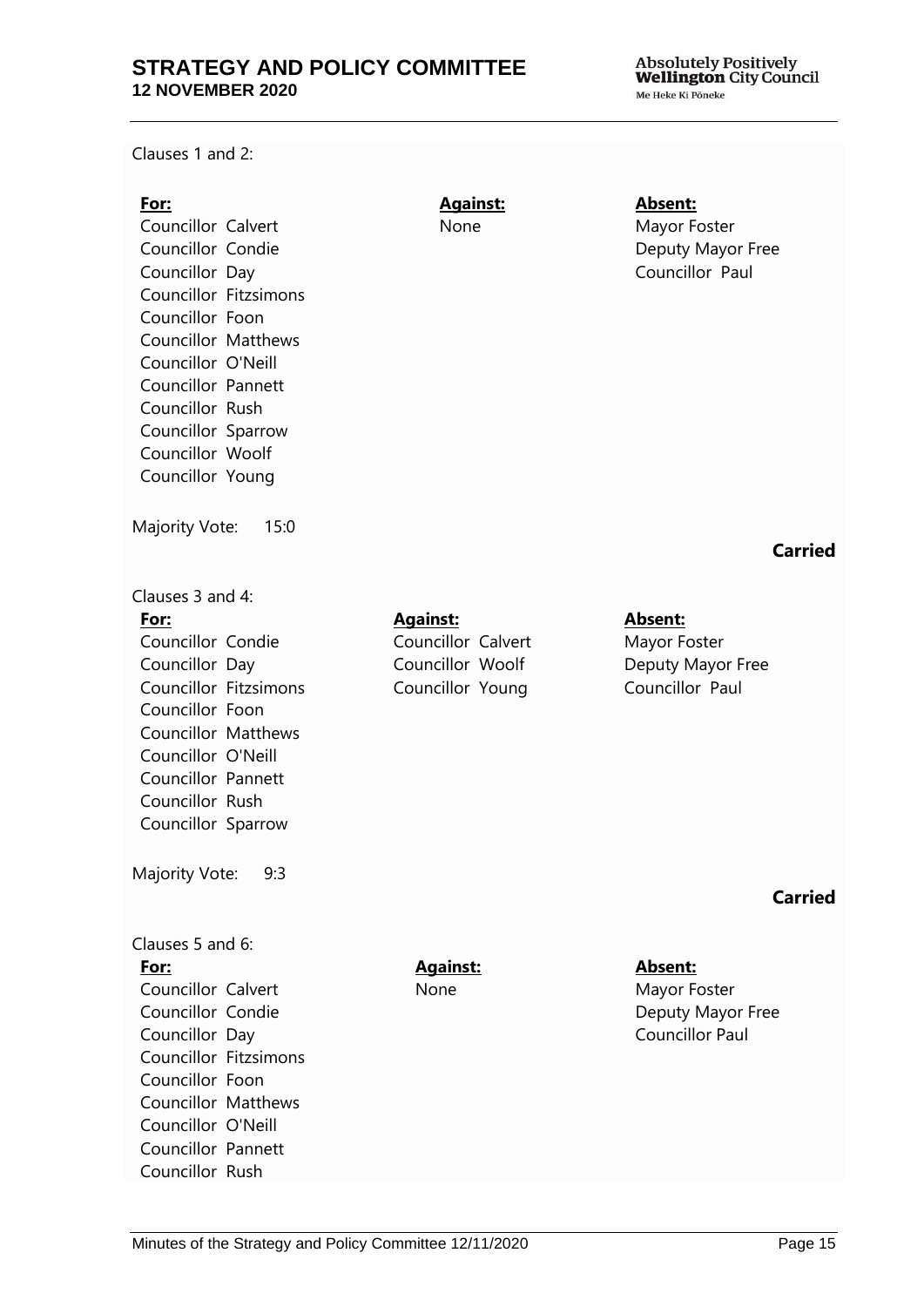Absolutely Positively<br>Wellington City Council Me Heke Ki Pöneke

Councillor Sparrow Councillor Woolf Councillor Young

Majority Vote: 12:0

#### Clauses 7 and 8: **For:**

Councillor Condie Councillor Day Councillor Fitzsimons Councillor Foon Councillor Matthews Councillor O'Neill Councillor Pannett Councillor Rush

Majority Vote: 8:4

Clauses 9, 10, 11, 12 and 13: **For:** Councillor Calvert Councillor Condie Councillor Day Councillor Fitzsimons Councillor Foon Councillor Matthews Councillor O'Neill Councillor Pannett Councillor Rush Councillor Sparrow Councillor Woolf Councillor Young Majority Vote: 12:0

### **Against:**

Councillor Calvert Councillor Sparrow Councillor Woolf Councillor Young

### **Absent:**

Mayor Foster Deputy Mayor Free Councillor Paul

# **Carried**

**Carried**

**Against:**  None

### **Absent:** Mayor Foster Deputy Mayor Free Councillor Paul

**Carried**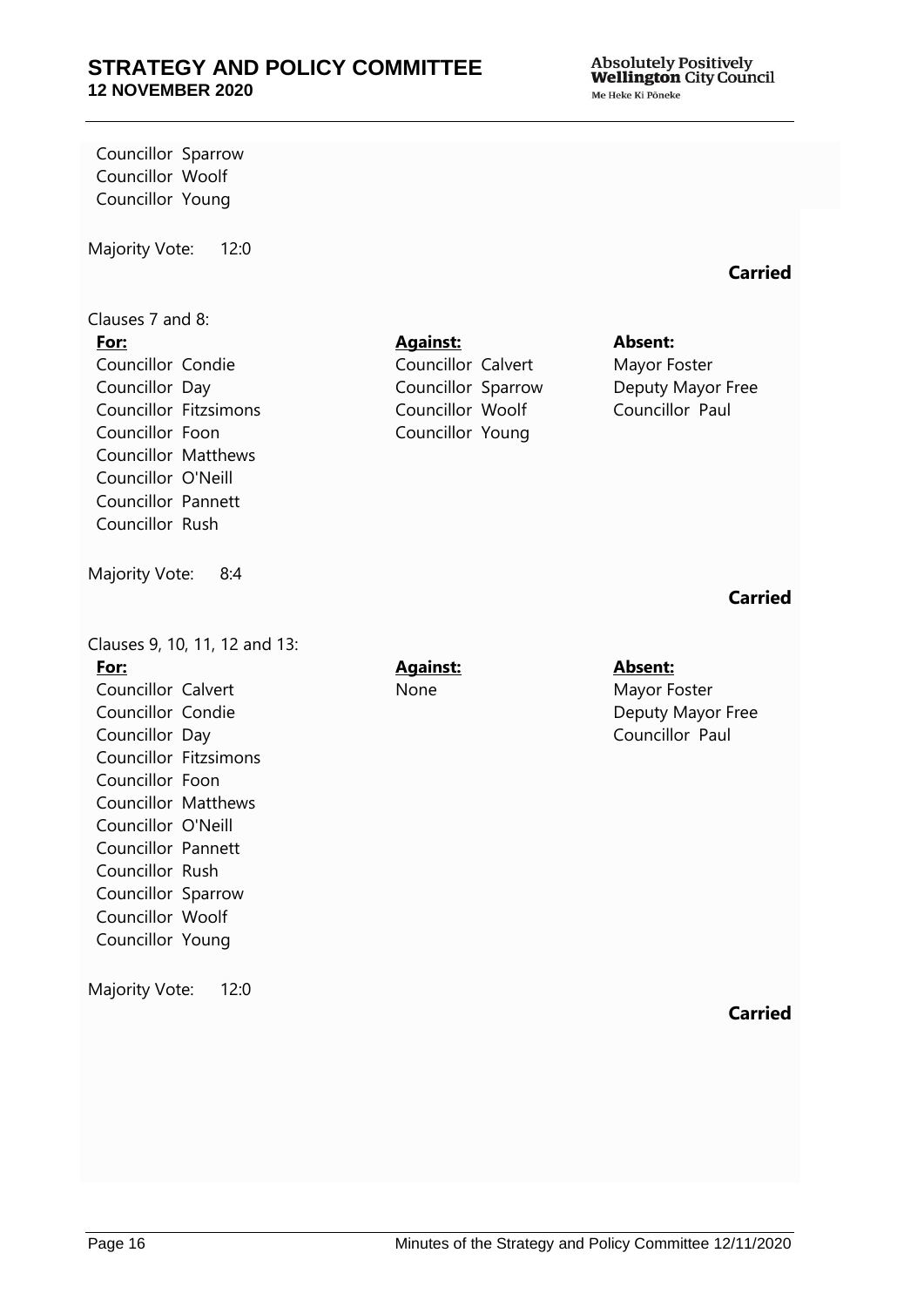| Clauses 14, 15,16 and 17: |                    |
|---------------------------|--------------------|
| For:                      | <b>Against:</b>    |
| Councillor Condie         | Councillor Calvert |
| Councillor Day            | Councillor Woolf   |
| Councillor Fitzsimons     | Councillor Young   |
| Councillor Foon           |                    |
| Councillor Matthews       |                    |
| Councillor O'Neill        |                    |
| Councillor Pannett        |                    |
| Councillor Rush           |                    |
| Councillor Sparrow        |                    |
|                           |                    |
| Majority Vote:<br>9:3     |                    |

# **Absent:**

Mayor Foster Deputy Mayor Free Councillor Paul

**Carried**

(Deputy Mayor Free returned to the meeting 11:16 am)